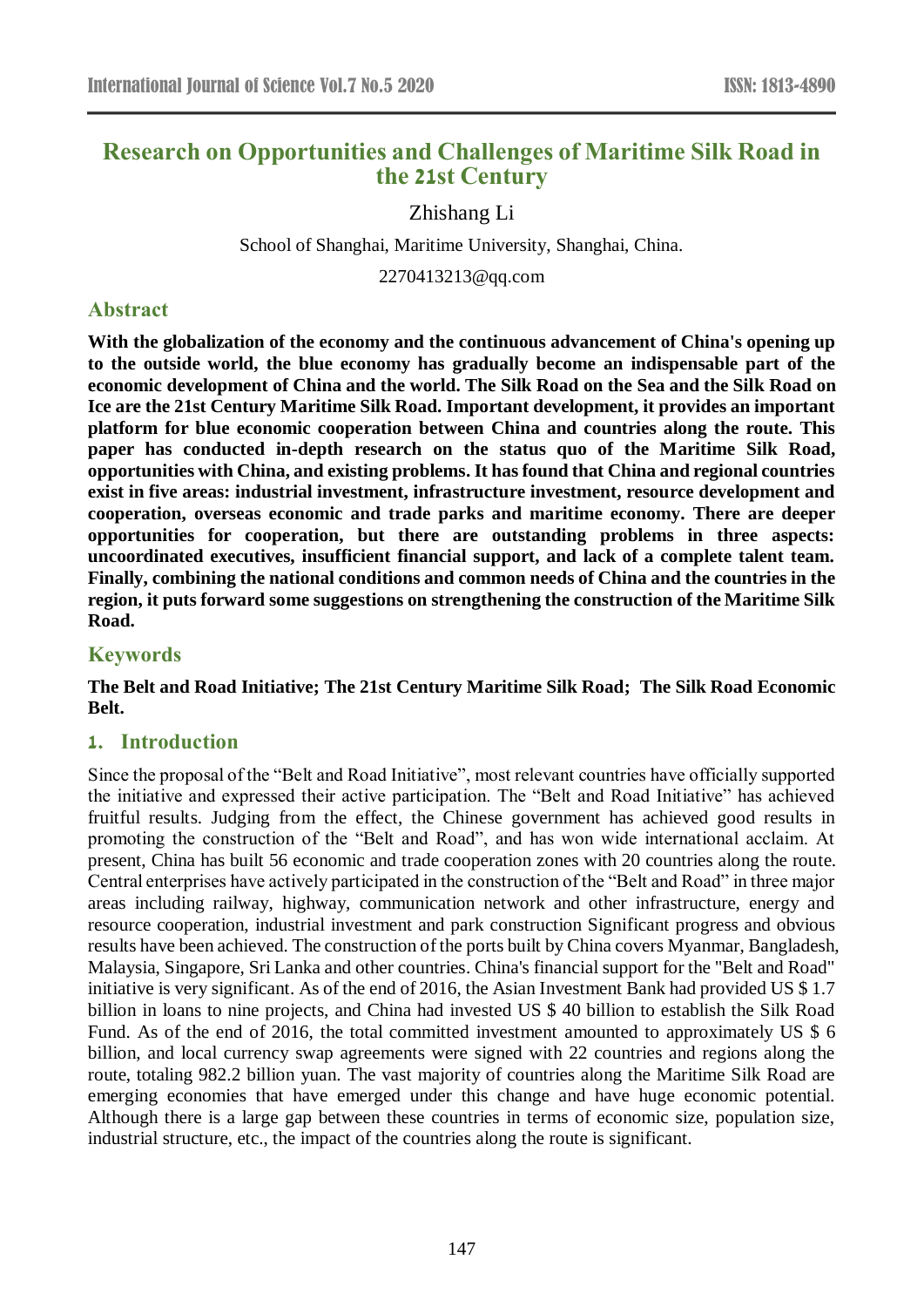# **2. The impact of the "Belt and Road" on countries along the route**

# **2.1 Good economic growth**

In recent years, the economic growth of the regions and countries related to the Maritime Silk Road has been good, mainly reflected in the economic growth and urbanization. In 2016, the GDP growth rate of the countries related to the Maritime Silk Road was higher than the 2.2% year-on-year growth rate of the world economy, and the average growth rate of Southeast Asia, South Asia and East Africa was all above 5%. If viewed from a longer period of time, the average growth rate of Southeast Asia and East Africa in the past five years and the past ten years has been above 6%. In terms of urbanization, the level of urbanization varies among regions, the development trend remains basically stable, and the speed of development varies. Judging from the level of urbanization, the rate of urbanization in the Middle East and North Africa is the highest, exceeding 50%. This is followed by Southeast Asia, where the average urbanization rate is 43.9%. However, the level of urbanization rate in Southeast Asia is quite different, and Malaysia's urbanization rate has exceeded 70%. From the perspective of development trends, the urbanization process in various regions and related countries has basically maintained a steady upward trend in the past five years[.\[1\]](#page-6-0) The schematic diagram of the Belt and Road Initiative is shown in [0.](#page-1-0)



Routes of the China-proposed Belt and Road initiative

# <span id="page-1-0"></span>**2.2 Has great development potential**

Countries related to the Maritime Silk Road have relatively large economic development potential. The urbanization rate in most countries is still at a relatively low level, around 30% to 40%. At the same time, the relevant countries also have obvious advantages in terms of population age structure and labor quality. This provides important support for the future rapid economic development. Among them, the population of 15-59 years old in Southeast Asia accounts for 66.9% of the total population, Malaysia and Vietnam are close to 70%, and Thailand has reached 71.7%. The average proportion of the population aged 15-59 years in South Asia and the Middle East and North Africa is 65.1% and 64.4% respectively, which is also at a relatively high level. From the perspective of labor quality, the quality of labor in Southeast Asia and South Asia is relatively high[.\[2\]](#page-6-1) The labor population in these countries has basically completed most of the junior high school education, which will help related countries to undertake more transferred middle and low-end labor in the future Intensive industries.

# **3. Opportunities for the construction of the "Belt and Road"**

### **3.1 Expand foreign investment**

There are various types of industries in the countries related to the Maritime Silk Road. The advantageous industries cover various industries such as agriculture, manufacturing, tourism, and apparel and textile industries, and contain many opportunities for foreign investment in industries. Taking ASEAN countries as an example, Malaysia has continued to optimize and upgrade its industrial structure in recent years, and has formed a new economic structure with manufacturing, service and tourism as its three pillar industries. At present, well-known domestic e-commerce companies such as Xiaomi and Huawei have settled in Malaysia, which will greatly promote the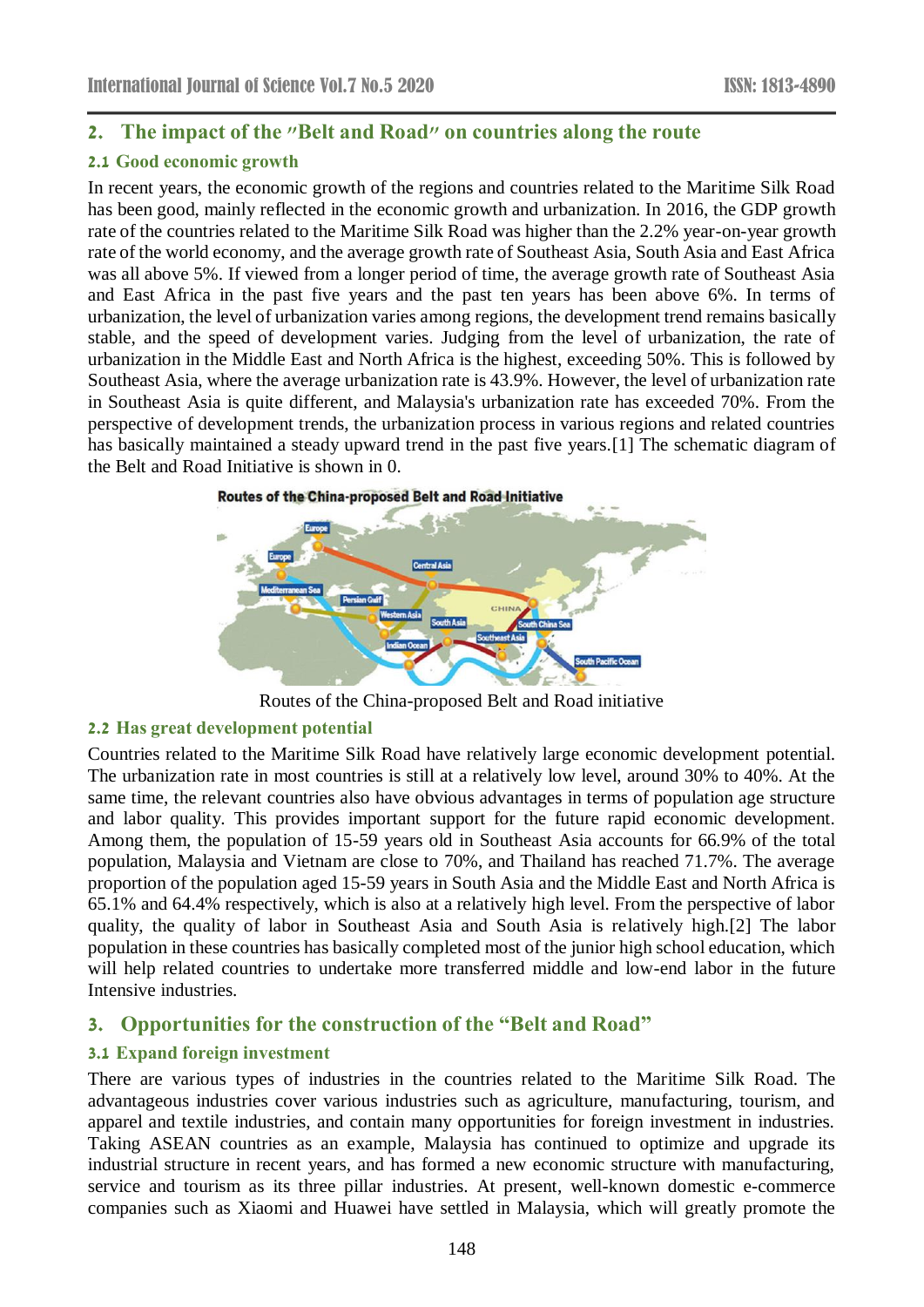further development of the local technology industry and manufacturing industry. Thailand has always been known as a major agricultural country and is currently one of the world's top five agricultural product exporters. As the most populous country in the world, China urgently needs a breakthrough in agricultural planting technology. China and Thailand have a good foundation for cooperation in agriculture. Since the proposal of the "Belt and Road" initiative, China and Thailand have further strengthened agricultural trade cooperation. This kind of good cooperation will not only improve China's agricultural technology and grain output, but also drive the Thai economy into a new stage of development. In the South Asian subcontinent, Bangladesh is one of the countries that have developed rapidly in recent years. Bangladesh has a large population and low labor costs, making it very suitable for the development of labor-intensive industries. With the rapid growth of labor costs in China, low value-added industries such as apparel and textiles are facing tremendous domestic survival pressure, and urgently need to achieve transformation. [\[3\]I](#page-6-2)n the future, labor-intensive and low value-added industries will gradually move to Bangladesh, a win-win development opportunity for both China and the country. Industrial transfer can promote the upgrading of China's domestic industry, and Bangladesh can also use this to expand the domestic job market and drive its own economic development. At the same time, with the deepening of the "Belt and Road" initiative, Bangladesh's tourism industry has also started to develop. This provides a good way for Bangladesh to establish a new national image under the new world pattern. In addition, China and Pakistan, Sri Lanka and other countries also have broad prospects for industrial cooperation.

### **3.2 Increase the infrastructure construction of countries along the route**

The infrastructure construction in the countries along the "Belt and Road" has problems of technological lag, low coverage, low efficiency, and difficulty in positioning construction funds. That is, there are both technical gaps and capital gaps. Specifically, the lack of infrastructure in most countries is reflected in the lack of transportation, power, and communications infrastructure. Vietnam 's transportation infrastructure is relatively backward, with low traffic coverage, only 0.8 kilometers of railways are built per 100 square kilometers; road construction is not perfect, and 173 of the 658 national highway bridges[.\[4\]](#page-6-3)

The bridge needs to be rebuilt to be safe for traffic; road transportation is inefficient, and the average speed of transportation vehicles is only 35 kilometers per hour.

Compared with the infrastructure gap in countries along the Silk Road, China has a clear comparative advantage in the field of infrastructure construction. At present, China's domestic infrastructure construction is relatively complete, and it has advanced experience in the construction of difficult projects. China has a vast territory and diverse terrain. It has overcome huge technical difficulties in transportation facilities construction projects in some areas, and has accumulated rich and advanced experience for China's infrastructure industry. Such as the world 's longest sea-crossing bridge, the Qingdao Bay Bridge, the world 's highest bridge, the Guizhou Beipanjiang Bridge, and the Qinghai-Tibet Railway across the plateau.

Chinese enterprises in the infrastructure industry are more capable of overcoming technical difficulties in the construction process when cooperating with countries along the Silk Road. Therefore, China has the ability and conditions to carry out extensive cooperation with relevant countries in the field of infrastructure construction, actively explore new cooperation models in major project contracting, and achieve a win-win cooperation between China and relevant countries.

#### **3.3 Expand the construction of economic and trade cooperation parks**

Chinese enterprises have established 56 overseas economic and trade cooperation zones in 20 countries related to the "Belt and Road". The main types are processing and manufacturing, resource utilization, agricultural industry, trade and logistics, science and technology research and development, and comprehensive development. According to the data platform of the Ministry of Commerce, 17 of the overseas economic and trade cooperation zones constructed in countries related to the "Belt and Road" have passed the assessment, and 10 of them are in countries along the Silk Road. At present, the enterprises entering the park are still dominated by processing and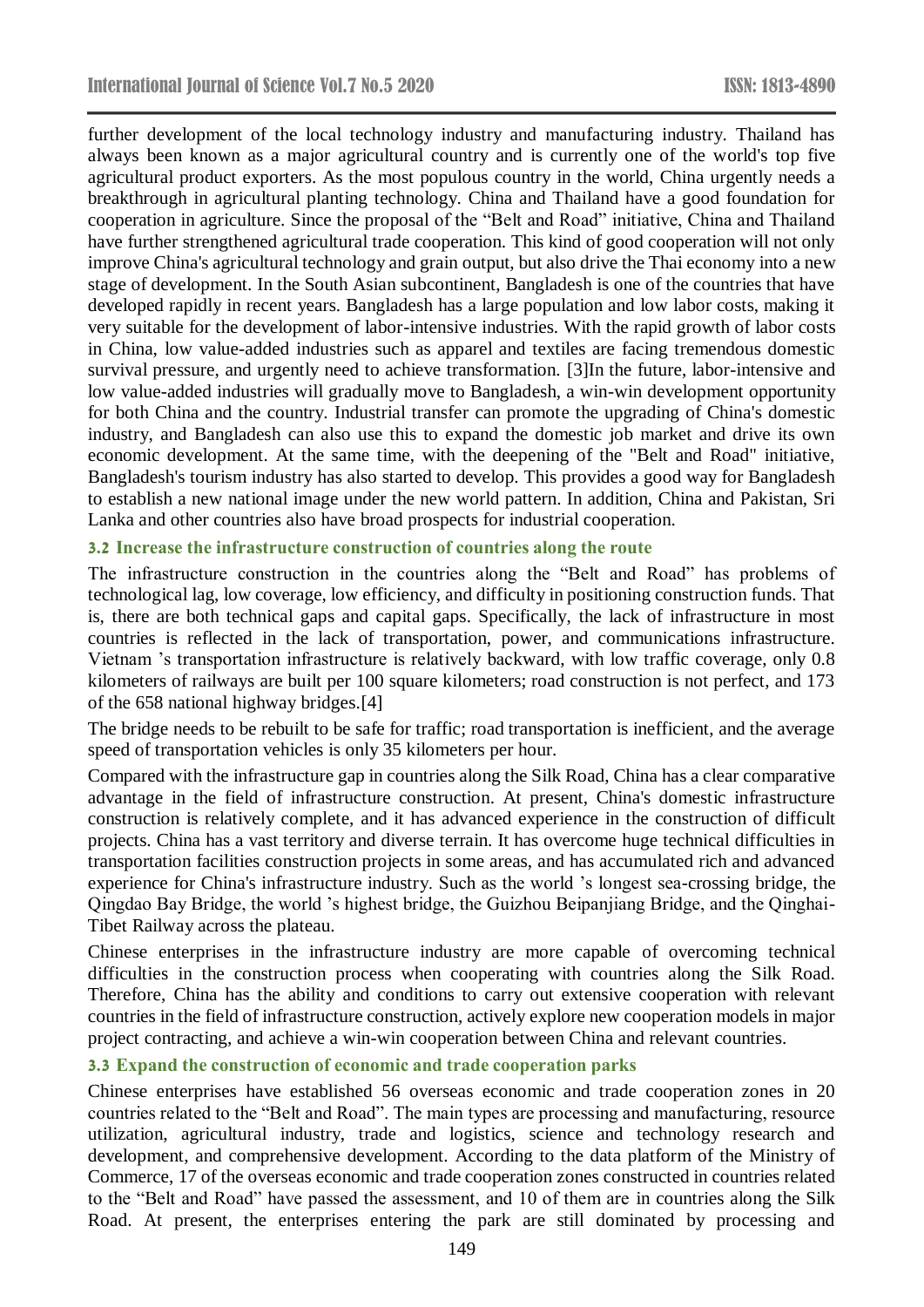manufacturing and agricultural industries, and there are few science and technology R & D or comprehensive parks. The construction of the existing overseas economic and trade cooperation park is mainly divided into three steps. The first step is to help park-intentioned companies enter the park smoothly. According to the content of the "Model Service Guide for Overseas Economic and Trade Cooperation Zones", park-building enterprises should provide information consultation, operation management, property management, and emergency services for enterprises entering the park. The admission procedure basically includes: five steps: field visits—reaching intent—registering licenses—leasing or buying land to build a factory—pilot production. The parks provide one-stop services. In addition, many parks include administrative service departments, so that enterprises in the park can go through procedures without leaving the park, which saves enterprise costs. The second step is to formally launch production activities with the support of preferential policies. Enterprises in the park can usually enjoy multiple preferential tax policies. The third step is to achieve smooth sales of the product. In this link, in addition to import and export tax incentives, the Ethiopian Oriental Industrial Park also innovatively provides the park order contract model[.\[5\]](#page-6-4)

### **3.4 Promote the cooperative development and rational use of resources**

Among the countries along the Silk Road, many countries have obvious comparative advantages in terms of natural resources. On the basis of adhering to the principle of mutual benefit and reciprocity, China should seize strategic opportunities in the field of resource cooperation and development, and actively cooperate with relevant countries to jointly complete the sustainable development and utilization of natural resources. At present, Chinese enterprises include six main modes of overseas resource development: First, Sino-foreign joint venture development refers to the establishment of a joint venture between a Chinese enterprise and a local enterprise to establish a resource development enterprise. Domestic enterprises can choose the funding method and their own risk tolerance The amount of funds, while providing design, equipment and services for the project; Second, the capacity purchase model refers to the enterprise's investment in foreign resource development companies, in return, the foreign resource development company provides domestic resource supply; Third, the merger and acquisition model Refers to Chinese companies acquiring foreign resource development companies 'controlling shares by purchasing equity of foreign resource development companies, occupying long-term underwriting rights of mining products, and taking resource products back to the Chinese market; Fourth, the risk exploration model is mainly through The venture capital model obtains the host country 's resource exploration and exploitation rights; fifth, the lease operation model refers to the enterprise 's independent operation through lease, thereby obtaining the host country 's resource exploitation authority for a certain period of time; sixth, the resource exchange model, which refers to the enterprise 's use Own brand influence Resources for the construction Loaning host enterprise resources, as an au pair, host companies to give Chinese companies the right to develop resources. In addition, Chinese companies have also explored a four-in-one development model of "government promotion, bank financing, corporate loan, and credit guarantee", which is effective

Reduced the difficulties encountered by enterprises in the development of overseas resources.

### **3.5 Strengthening the marine economy**

In the development and utilization of marine resources, one is the trade in energy resources such as oil, natural gas and metal minerals with the countries along the route, especially in the Middle East, West Asia and other regions rich in oil and gas resources; the second is the participation in oil and gas in the development and investment of marine resources Division of resources in the global industrial chain of resource development, increase investment in resource exploration, development, processing, transportation and other links, while extending cooperation in the field of development and deep processing to the high-end link of the industrial chain; third, in the area of shore energy channels, strengthen The cooperation of the countries along the channel will jointly rebuild the transportation channel of marine energy resources and ensure a safe energy supply.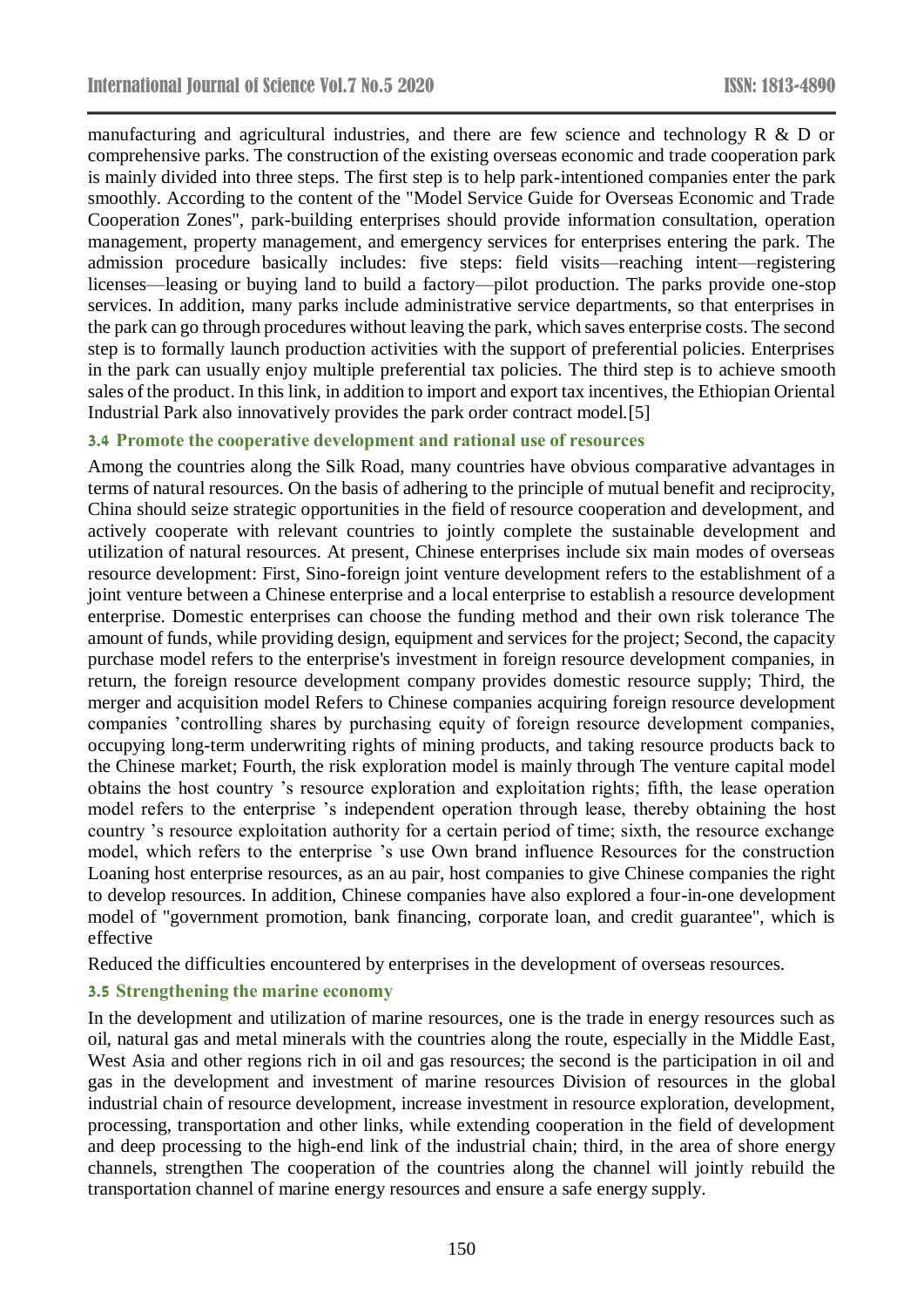In terms of marine science and technology cooperation, China has strong scientific and technological strength. On this basis, it has further deepened international exchanges and cooperation in marine science and technology, and actively cooperated with countries along the route to explore technologies in marine engineering, seawater desalination, marine environmental monitoring, marine oil and gas exploitation, offshore platforms, etc. Innovation. China can increase R & D investment in the field of marine science and technology, introduce international academic institutions studying marine economy and science and technology, and hold activities such as the International Marine Science and Technology Forum to strengthen international cooperation in marine science and technology and education. In terms of port construction, it will promote the cooperation between China and key port cities along the route to develop port-based industrial clusters and build a supporting platform for international production capacity cooperation. Industrial park is an important carrier to undertake industrial transfer and industrial agglomeration. In the process of "going out", Chinese companies have gradually explored a capacity cooperation model in which leading industries drive domestic upstream and downstream or related industries to "go out in groups". Relying on the location advantages of the port and the hinterland economy, the port-based industrial agglomeration zone can improve the infrastructure of the port and the park through the cooperation between the governments, parks and enterprises of China and foreign countries. International capacity cooperation along the Silk Road.

### **3.6 Strengthening China's international influence**

The Chinese government actively promotes the construction of the "Belt and Road" initiative, which will greatly improve the economic development of the countries along the Belt and Road, improve the quality of life of the people, promote economic cooperation and cultural exchanges, embody the responsibility of major powers, and will re-establish China 's international image and increase international The status and influence and the enhancement of the international voice have a landmark three-dimensional significance for the great rejuvenation of the Chinese nation.

# **4. The main challenges of the "Belt and Road" construction**

### **4.1 Armed conflicts in countries along the route**

For a long time, terrorist organizations such as Al Qaeda and the Taliban have been active in Southeast Asia. After the large withdrawal of NATO coalition forces in Afghanistan in 2014, terrorist activities in Afghanistan have spread to other Asian countries and regions. In addition, the Middle East has long been affected by factors such as territorial disputes, religious conflicts, ethnic conflicts and resource disputes.

In the most chaotic and turbulent area, various contradictions gather here. The Syrian refugee crisis, the Yemeni civil war, the Iraq war, the Iranian nuclear issue, and Qatar's diplomatic ties have been in constant trouble. As some scholars have said: "The contemporary map of the Middle East as a political and economic axis of the international order is collapsing, and competing organizations and ideologies are tearing apart.Regions. ["\[6\]I](#page-6-5)n addition, terrorist or extremist organizations such as the "Islamic prayer group" and "Abu Sayyaf" are active in Southeast Asia. [\[7\]](#page-6-6)

# **4.2 Main political risks**

The important nodes in the construction of the "21st Century Maritime Silk Road" all face political risks due to unstable domestic political factors, including democratic political transformation, nontraditional security issues, ethnic and religious conflicts, and imperfect systems. For example, with the increasing development of economic globalization and the rapid progress of science and technology, the traditional culture and traditional politics of Southeast Asian and South Asian countries are being impacted, the political ecology has undergone major changes, and political transformation has become a development trend. Take Myanmar as an example. The people of Myanmar are dissatisfied with the long-term ruling government and are used by some forces to direct their spearhead to China. This is a typical example of the failure of China 's Myitsone hydropower project in Myanmar. In Sri Lanka, affected by political risks, the project of the Port City of Lunpo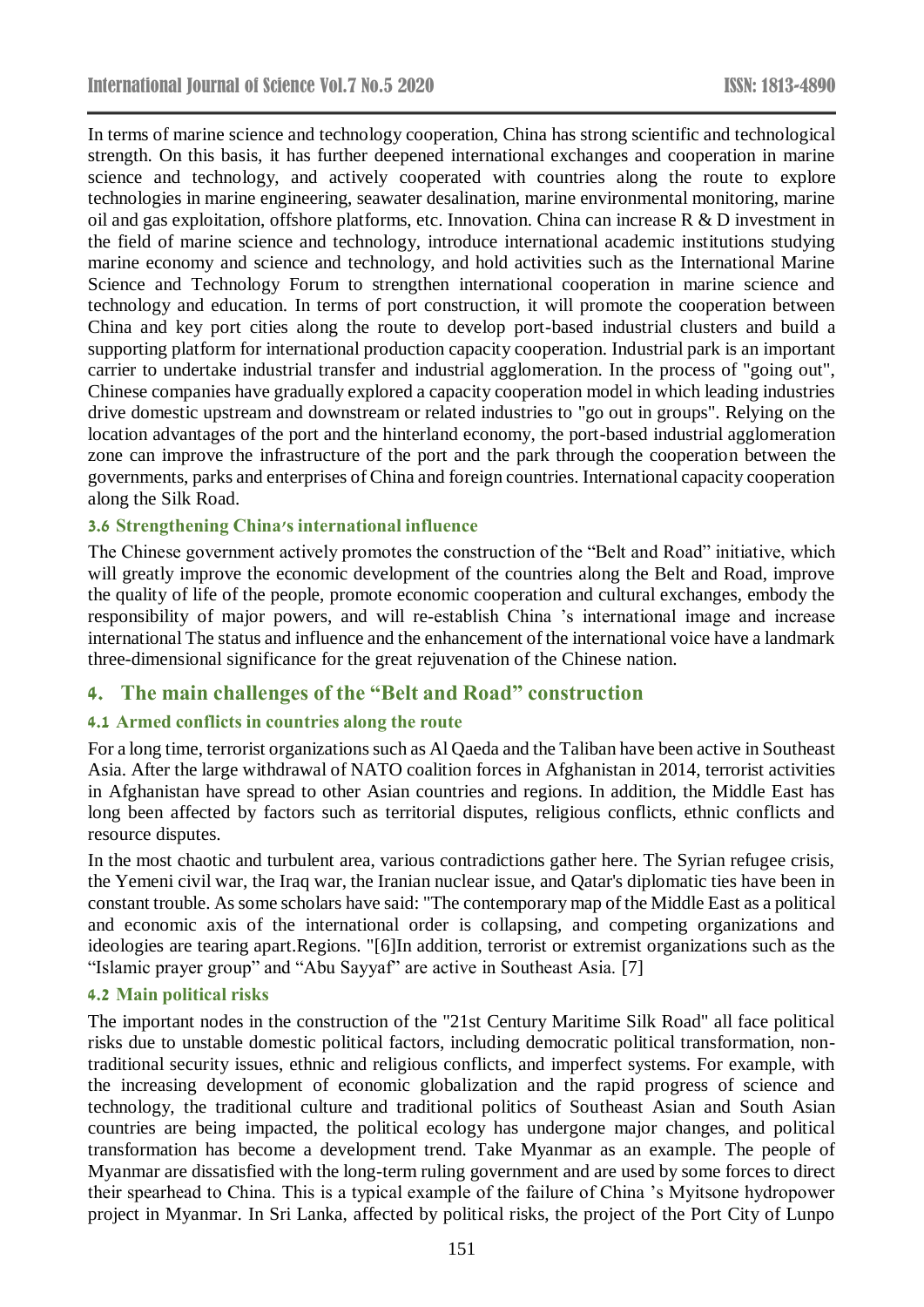has undergone ups and downs and restarts, and is also affected by political risks. In early 2015, during the election campaign of the new Sri Lankan government, it accused the pro-China Rajapaksa government of "selling out national interests" and will reassess new major projects. These political risks are not exactly the same: some countries are in a period of political, economic and social transformation, unstable political situation, government corruption, changeable policies, and unsound laws; some countries have differences in race, region, and culture. This has led to political instability and social instability. [\[8\]](#page-6-7)

| Numble           | Opportunities                                                         | Scheme 2                  |
|------------------|-----------------------------------------------------------------------|---------------------------|
|                  | Expand foreign investment                                             | Armed conflicts in        |
| $\mathfrak{2}^-$ | Increase the infrastructure construction of countries along the route | countries along the route |
| 3                | Expand the construction of economic and trade cooperation parks       | Political risk            |
| $\overline{4}$   | Promote the cooperative development and rational use of resources     |                           |
|                  | Strengthening the marine economy                                      |                           |
|                  | Strengthening China's international influence                         |                           |

#### Table 1 Opportunities and challenges

# **5. Conclusion**

As a major strategic concept, the "Belt and Road" initiative cannot be completed overnight. In advancing the construction of the "Belt and Road", more emphasis should be placed on long-term control, rather than the realization of short-term concrete results. This requires an appropriate grasp of the pace of strategic advancement, weakening the emphasis on short-term results, and at the same time clarifying the division of labor among different executive bodies and coordinating the participation of "central-local-enterprise". The central level should pay more attention to the control of strategic directions, create a favorable political environment at the macro level, and reduce the emphasis on specific affairs and short-term tasks. Secondly, local governments should take the initiative to combine their respective characteristics, accurately position their industrial advantages, and participate in the construction of the "Belt and Road" in a targeted manne[r\[9\].](#page-6-8) The most important thing in the construction of the "Belt and Road" is not the starting point, but the key node.

Promote financial institutions to play a greater role. Further relax the restrictions on commercial banks' overseas loans, encourage commercial banks to participate more in the investment and financing activities of offshore Silk Road related projects, and improve the assessment and control of related project risks. Optimize the settlement platform, promote cooperation between commercial banks, commercial banks and Asian investment banks, and Silk Road funds in the financial field, and strengthen cooperation with monetary authorities. Central banks of all countries should cooperate to explore the establishment of bilateral and multilateral financial coordination and cooperation mechanisms, and continue to promote the signing of bilateral local currency swap agreements and bilateral trade local currency settlement agreements with countries along the route to reduce transaction costs. Promote interconnection between financial markets in relevant regions. Encourage domestic financial institutions to establish normal communication mechanisms with local financial institutions and multilateral international financial institutions.

Establish a joint training mechanism for universities and enterprise institutions, and encourage domestic professional universities (such as Ocean University) and leading companies in related industries to carry out joint education. In the process of talent training, we pay attention to field visits and investigations. The government should set up a special funding fund to focus on supporting research on topics related to the Maritime Silk Road, and appropriately relax the management of funds for related topics. There are many countries along the Maritime Silk Road, and the political, economic, religious and other factors affect the formation of a large environment. Similarly, it is unrealistic to train people behind closed doors in Chin[a\[10\].](#page-6-9) It is necessary to strengthen